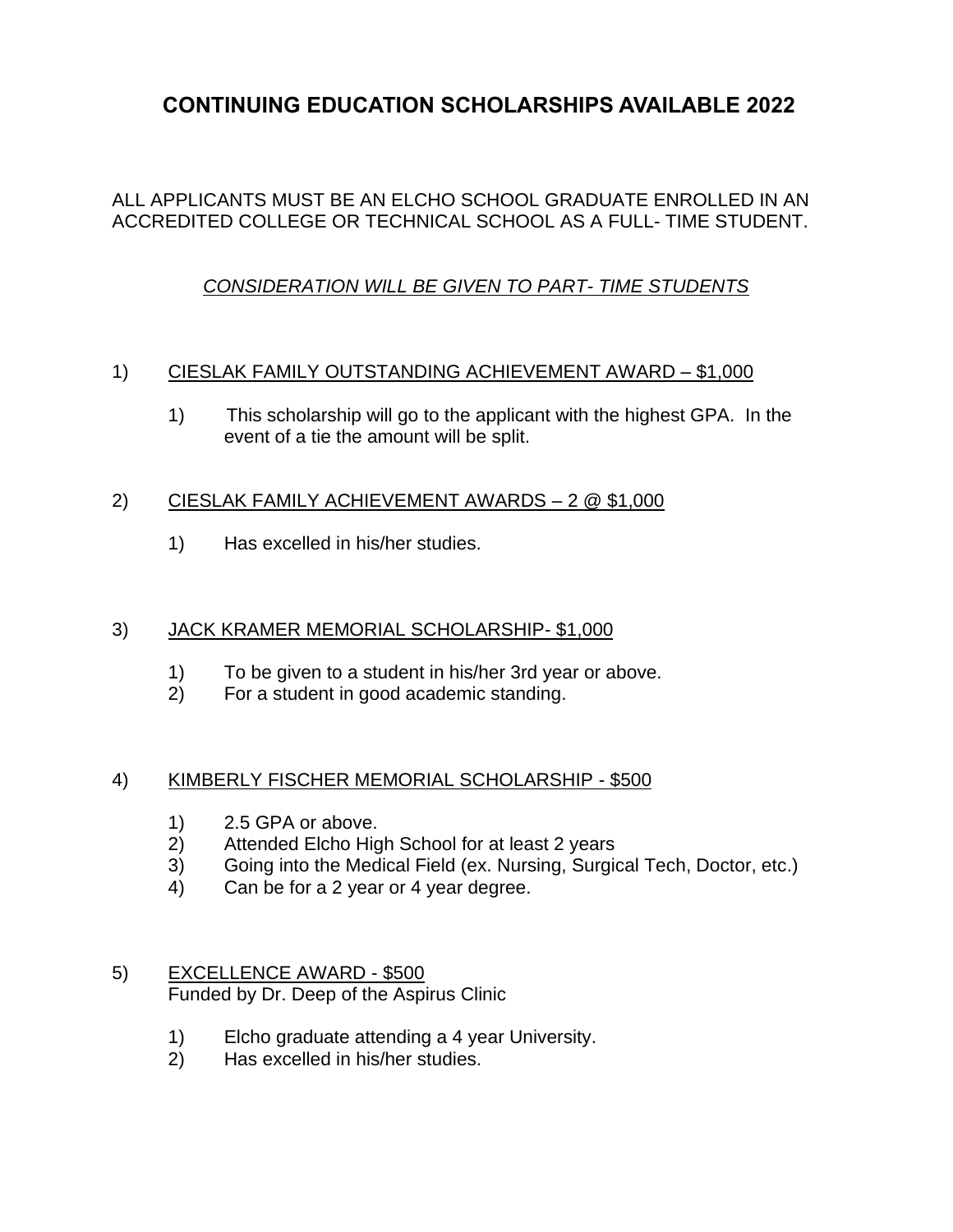# 6) THE LILL FOUNDATION SCHOLARSHIP - \$500

1) This scholarship is for a student who has excelled and earned an academic award such as the dean's list, etc.

# 7) CARL L. HUFF MEMORIAL SCHOLARSHIP -2 @ \$500

1) For a full or part- time student.

# 8) HATFIELD LAW OFFICE SCHOLARSHIP - \$500

1) To be awarded to an Elcho Graduate attending college or a tech school.

# 9) ELCHO PTO SCHOLARSHIP - \$250

1) For a student in good academic standing.

# 10) HYLAND LAKES LIONS SCHOLARSHIP - \$500

1) Applicant must have a "B" average (3.0 GPA) or above.

### 11) ELCHO TEACHERS ASSOCIATION SCHOLARSHIP - \$500

- 1) For a student majoring in teaching.
- 2) Must show proof of admission to a school of education.
- 12) FOLLOW YOUR DREAMS AWARD \$500 funded by an anonymous donation. Everyone is eligible.

IF YOU ARE A *PAST RECIPIENT* OF A REMINGTON SCHOLARSHIP AND ARE IN GOOD ACADEMIC STANDING YOU ARE ELIGIBLE FOR A RENEWAL.

### 13) REMINGTON CONTINUING EDUCATION SCHOLARSHIP 9 @ \$1,000

- 1) apply only if you are a past recipient of this scholarship
- 2) must be in good academic standing.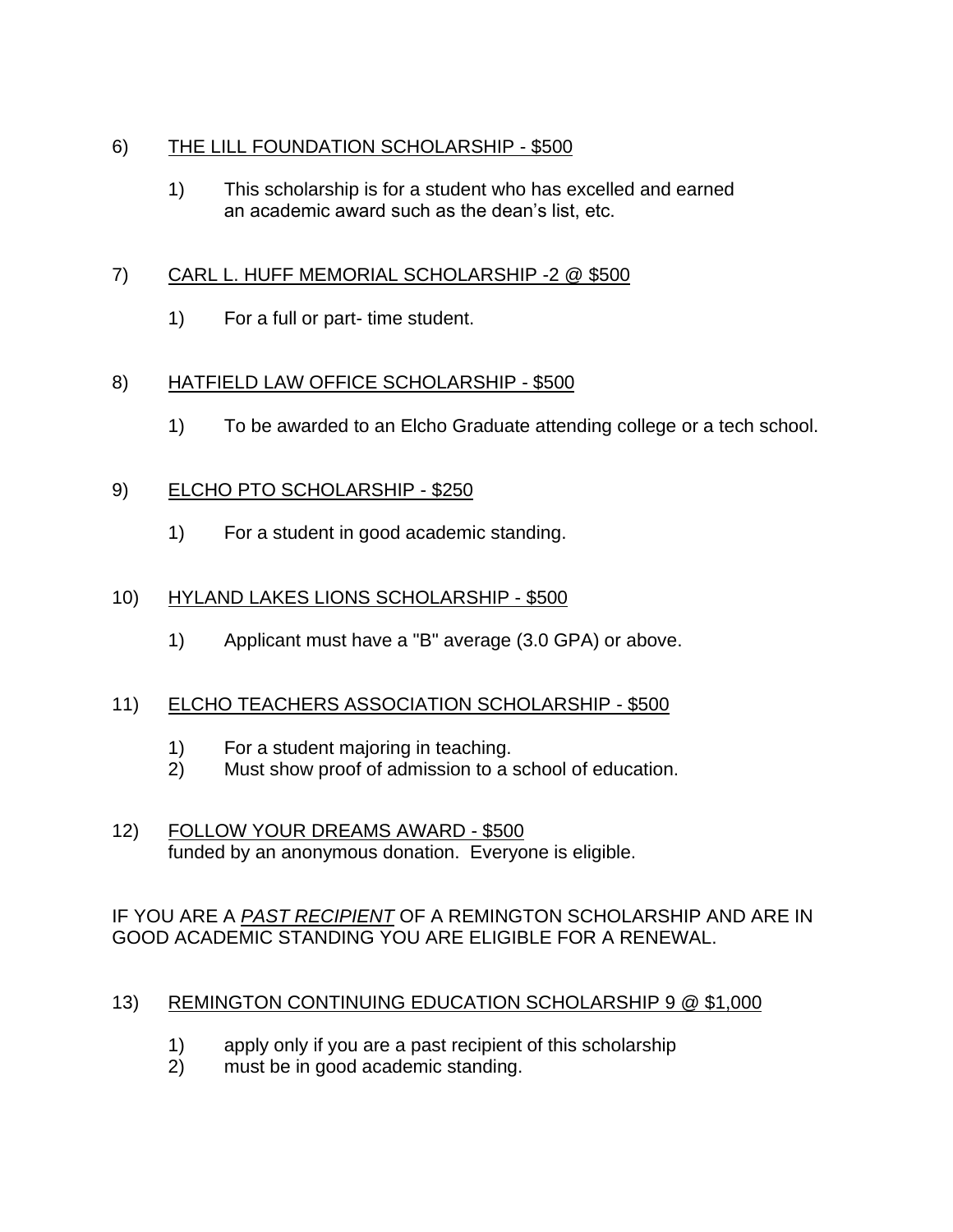ESSF CONTINUING EDUCATION SCHOLARSHIPS

NOTE TO APPLICANTS: THE ESSF CONTINUING EDUCATION SCHOLARSHIPS ALL HAVE THE SAME CRITERIA OF BEING A STUDENT IN GOOD ACADEMIC STANDING WITH A CUMULATIVE AVERAGE OF "C" OR BETTER. THESE AWARDS MAY BE OPEN TO FULL AND PART-TIME STUDENTS. THE COMMITTEE HAS A RIGHT TO DETERMINE IF PART-TIME STUDENTS WILL BE ELIGIBLE.

THE PROCEEDS FOR THESE SCHOLARSHIPS ARE RAISED FROM OUR MEAT RAFFLE, SPORTS CALENDAR, AND GOLF OUTTING. \$5000 TOTAL WILL BE GIVEN OUT. AMOUNTS WILL VARY BASED ON NUMBER OF APPLICANTS.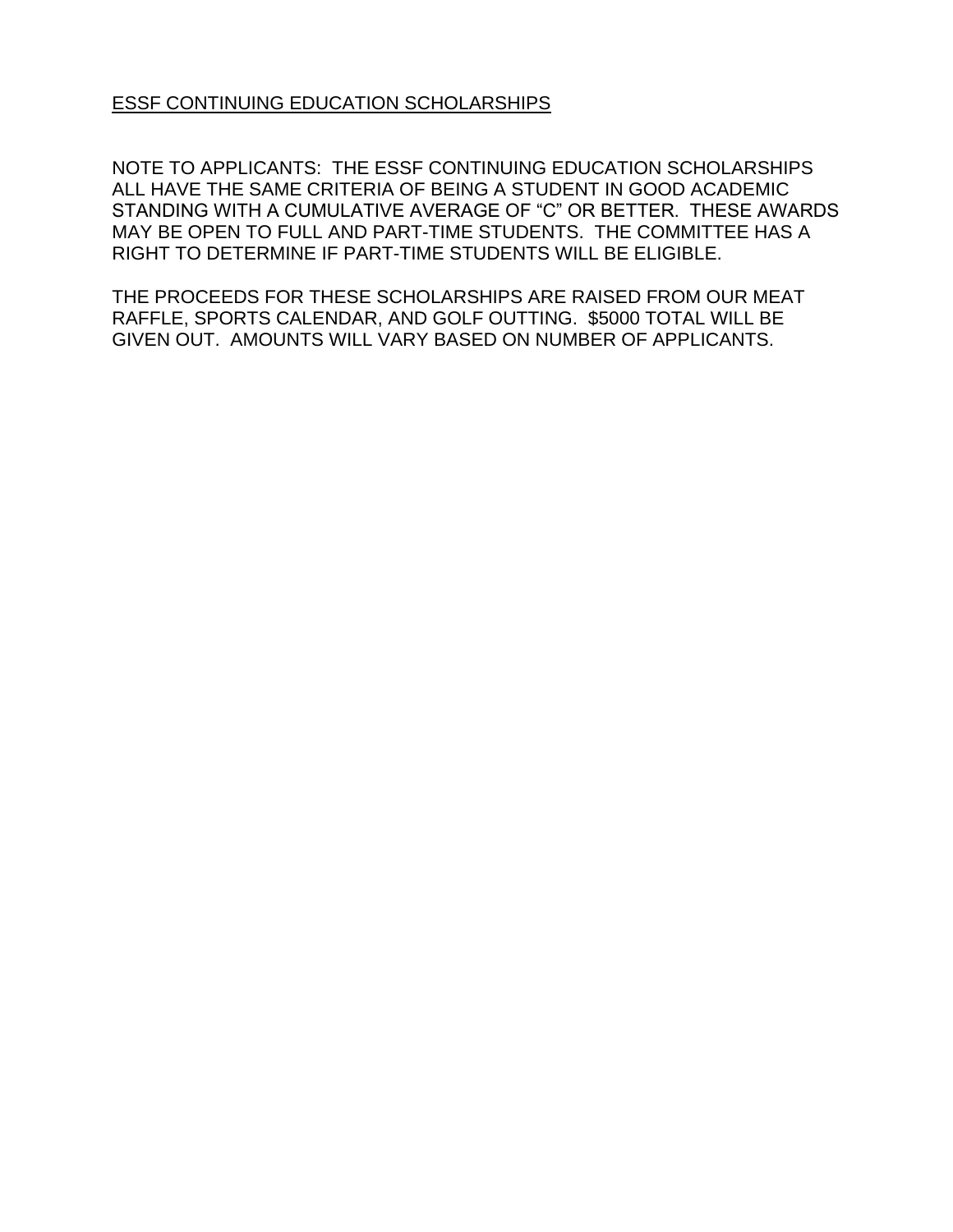**INSTRUCTIONS:**

- **Fill out completed application**
- **Check all scholarships that you are eligible for and wish to apply.**
- **Include proof of enrollment as a full-time student.**
- **Include a transcript of your grades.**
- **\* NEW - Include a brief essay or statement no longer than 1 page describing your educational goals and ambitions on a separate page. Include any academic achievements such as Dean's List, etc. This information may be shared with a sponsor.**
- **Include proper postage.**

**The recipients are chosen each year by a committee of ESSF members. If you have any questions you may contact Sandy Reynolds at 715-478-0428.**

**Mail by July 30, 2022 to:**

**Elcho School Scholarship Committee Attn: Sandy Reynolds P.O. Box 114 Elcho, WI 54428**

**The ESSF Continuing Education Scholarships will be available on line around June 15 of each year.** 

**Visit [www.elchoschoolscholarshipfund.org](http://www.elchoschoolscholarshipfund.org/) to download an application.**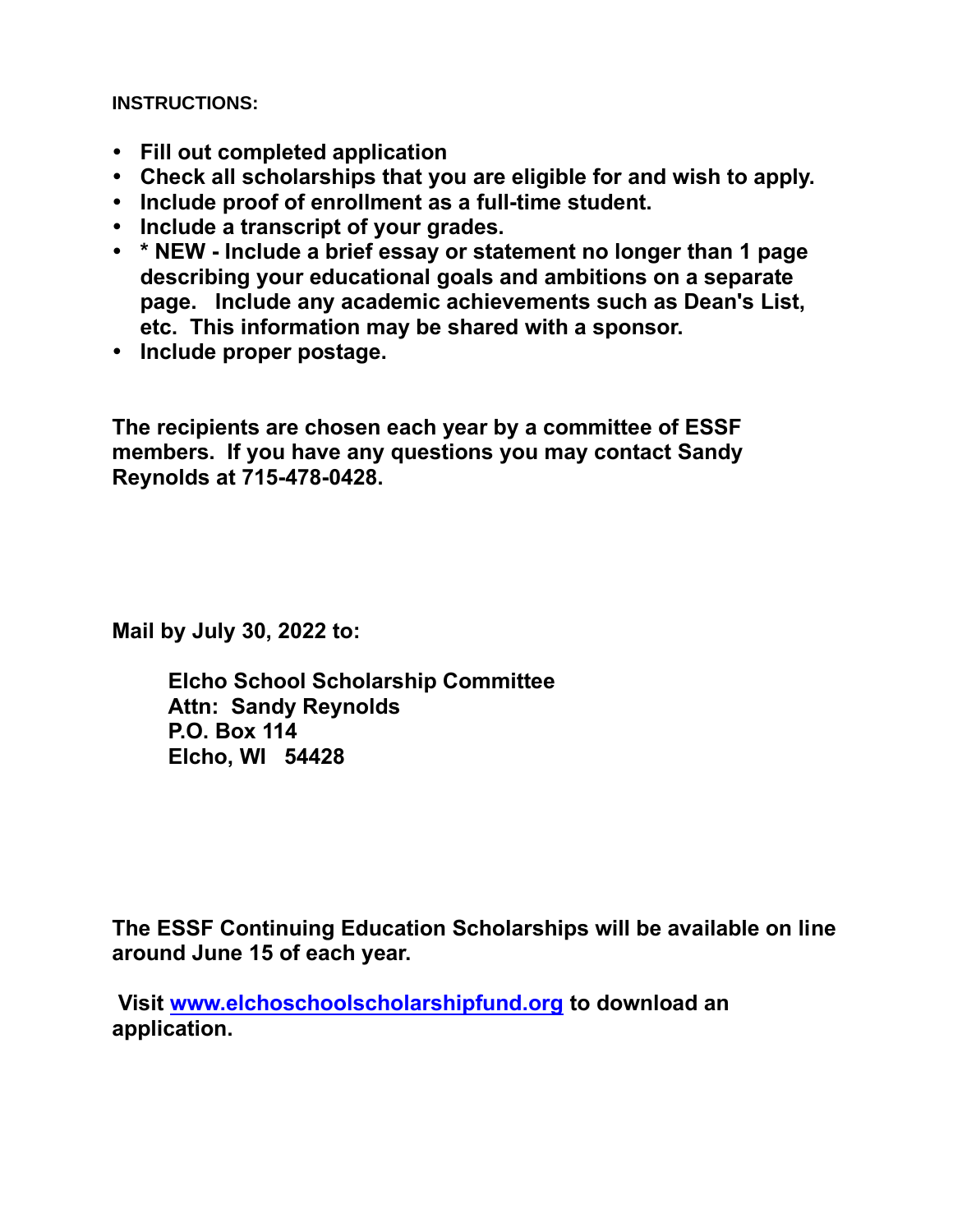# **APPLICATION**

| Cumulative GPA__________________                           |
|------------------------------------------------------------|
| Year you graduated from Elcho High School. _______________ |
|                                                            |

\*Please be sure to include a working mobile/cellphone number and/or an email address. A committee member will send you a confirmation message once your application packet has been received.

Date: \_\_\_\_\_\_\_\_\_\_\_\_\_

Signature: \_\_\_\_\_\_\_\_\_\_\_\_\_\_\_\_\_\_\_\_\_\_\_\_\_\_\_\_\_\_\_